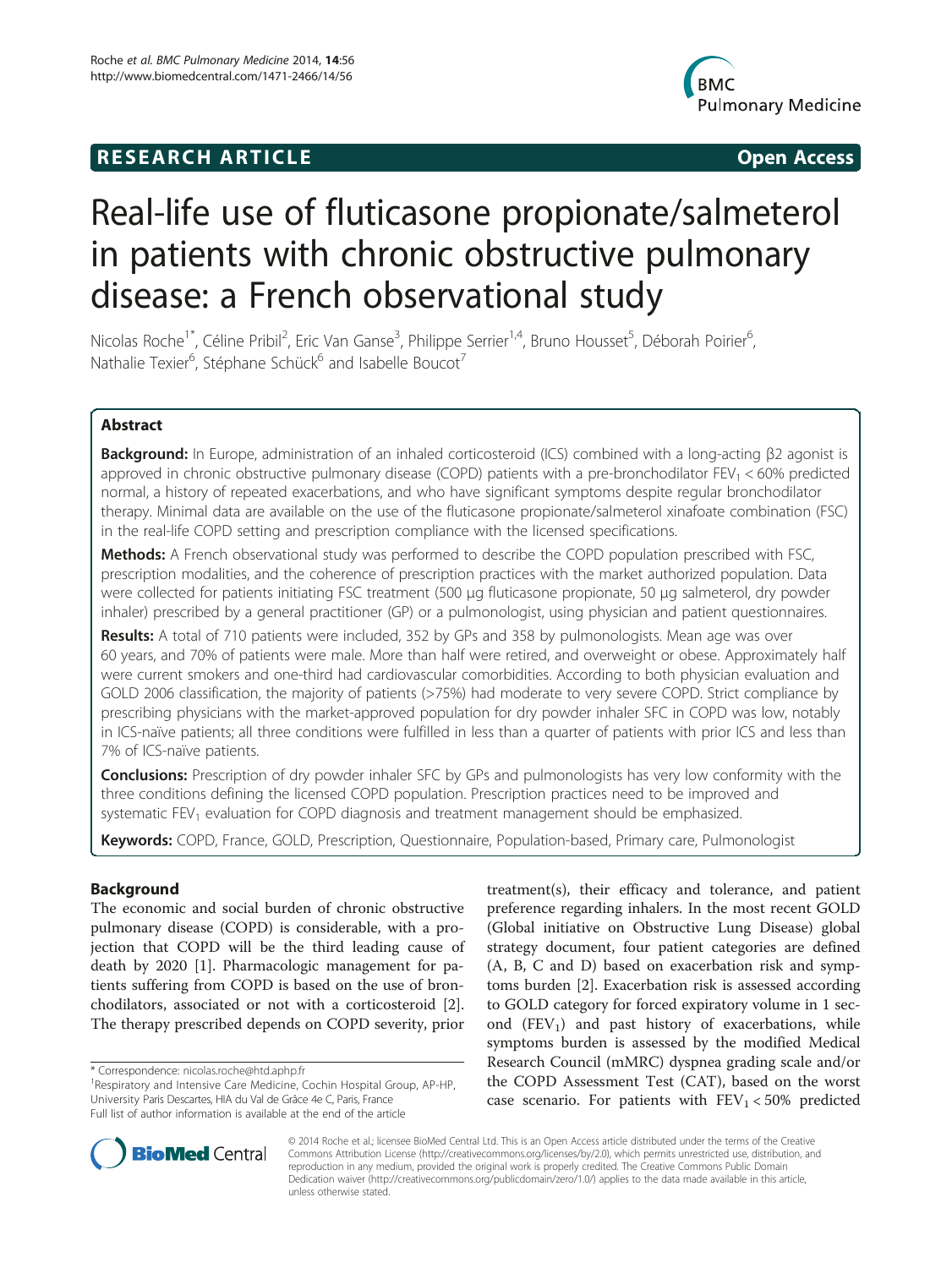normal or a history of at least two exacerbations per year or one hospitalization for COPD exacerbation or both, combinations of inhaled corticosteroids (ICS) and long-acting β2 agonists (LABA) are recommend among first-line treatments.

Administration of the ICS fluticasone propionate with the LABA salmeterol xinafoate (fluticasone /salmeterol combination, FSC) with a dry powder inhaler was approved in Europe in 2003, at a dose of 500 μg fluticasone propionate with 50 μg salmeterol twice daily for treatment of COPD patients with a pre-bronchodilator  $FEV<sub>1</sub> < 60%$ predicted normal, a history of repeated exacerbations, and who have significant symptoms despite regular bronchodilator therapy. The change of the  $FEV<sub>1</sub>$  threshold from  $<50\%$  in the GOLD guidelines [[2\]](#page-8-0) to  $<60\%$  was mainly influenced by the TORCH study [\[3\]](#page-8-0).

Coherence between published COPD guidelines and clinical prescription practices in the real-world setting has been brought into question [\[4](#page-8-0)-[6](#page-8-0)]. Several reports highlight that a high proportion of patients who are prescribed inhaled medications, have not undergone spirometric testing to confirm diagnosis and severity [\[7](#page-8-0)-[11](#page-8-0)]. Data on FSC use in the real-life COPD setting are scarce and co-therapies in patients prescribed with this combination as long-term treatment have not been reported.

Following a request by the French Health Authorities, a national, prospective, population-based, observational study was performed in adult COPD patients initiating treatment with fluticasone propionate/salmeterol (500/ 50 μg) administered with a dry powder inhaler, prescribed by a general practitioner (GP) or pulmonologist. The study purpose was twofold; the first step was to collect data describing patient characteristics and treatment modalities in this population, and to analyze the coherence of the prescription population with the licensed COPD population according to the Summary of Product Characteristics (SPC). In the second step, clinical outcomes after 12-months treatment with SFC in this population were evaluated. The present article reports results regarding the first of these two goals.

## Methods

## Study design

This was a prospective observational cohort study with 1-year follow-up in COPD patients initiating treatment with FSC delivered via a dry powder inhaler (Seretide® Diskus®, 500/50 μg). It was performed in France between March 2008 and July 2009. Patients were included by GPs and pulmonologists who were randomly selected from a validated national database of all registered physicians (Cegedim). GPs agreeing to participate were requested to include two to four consecutive eligible patients and pulmonologists to include six to nine consecutive patients. Data were collected at inclusion and at routine follow-up visits using physician questionnaires and patient self-administered questionnaires. The study was approved by the French Advisory Committee for Data Processing in Health Research (CCTIRS) and the French Data Protection Authority (CNIL) and was conducted in accordance with the Declaration of Helsinki and local regulations (etrack number: 108314). Signed informed consent was obtained from all patients.

## Patient population

To be eligible, patients had to be clinically diagnosed with COPD, initiating FSC therapy prescribed by a GP or a pulmonologist at inclusion, aged 40 years or older, and be current or former smokers with a history of at least 15 pack-years. Patients were ineligible if they had asthma, tuberculosis, cystic fibrosis, any other pulmonary condition, or cancer at inclusion, had received anticancer treatment during the previous 3 years, or were participating in another clinical or epidemiologic study.

## Questionnaires and data collection

Patient data reported by the physician at inclusion included sociodemographics, disease history (including smoking) and the following cardiovascular comorbidities: (i) cardiovascular diseases including heart failure, coronary heart disease, peripheral vascular disease, and other cardiovascular diseases (e.g., arrhythmias, valve diseases) but excluding metabolic risk factors (diabetes, hypercholesterolemia); (ii) hypertension. In addition, spirometric measurements, blood gas levels and weight were recorded at inclusion and, when performed, at each follow-up visit. Cough, expectoration, and wheezing during the 3 months prior to inclusion or any follow-up visits were reported, as well as dyspnea (modified MRC scale). Other variables included exacerbations and their management during the 12 months prior to inclusion or between visits, along with COPD treatments (bronchodilators, corticosteroids, antibiotics, physician and hospital visits, vaccinations, non-drug therapies) over the same period. On the day of enrollment, a patient selfadministered questionnaire was used to evaluate dyspnea (Borg scale [\[12\]](#page-8-0)) and quality of life (QoL; Clinical COPD Questionnaire, CCQ) [[13\]](#page-8-0), on the basis of the week prior to the visit. Demographics and practice data were collected for physicians.

## Evaluations and statistical analyses

A minimum of 267 patients per group (i.e., included by GPs or by pulmonologists) was required to estimate the frequency of any event occurring in about 50% of patients with a 5% type I error and a precision (i.e. maximum variation allowed around the estimate) of 6%. COPD severity was classified according to GOLD 2006 [[14](#page-8-0)], taking into account  $FEV_1$ , and to GOLD 2011 (which was not available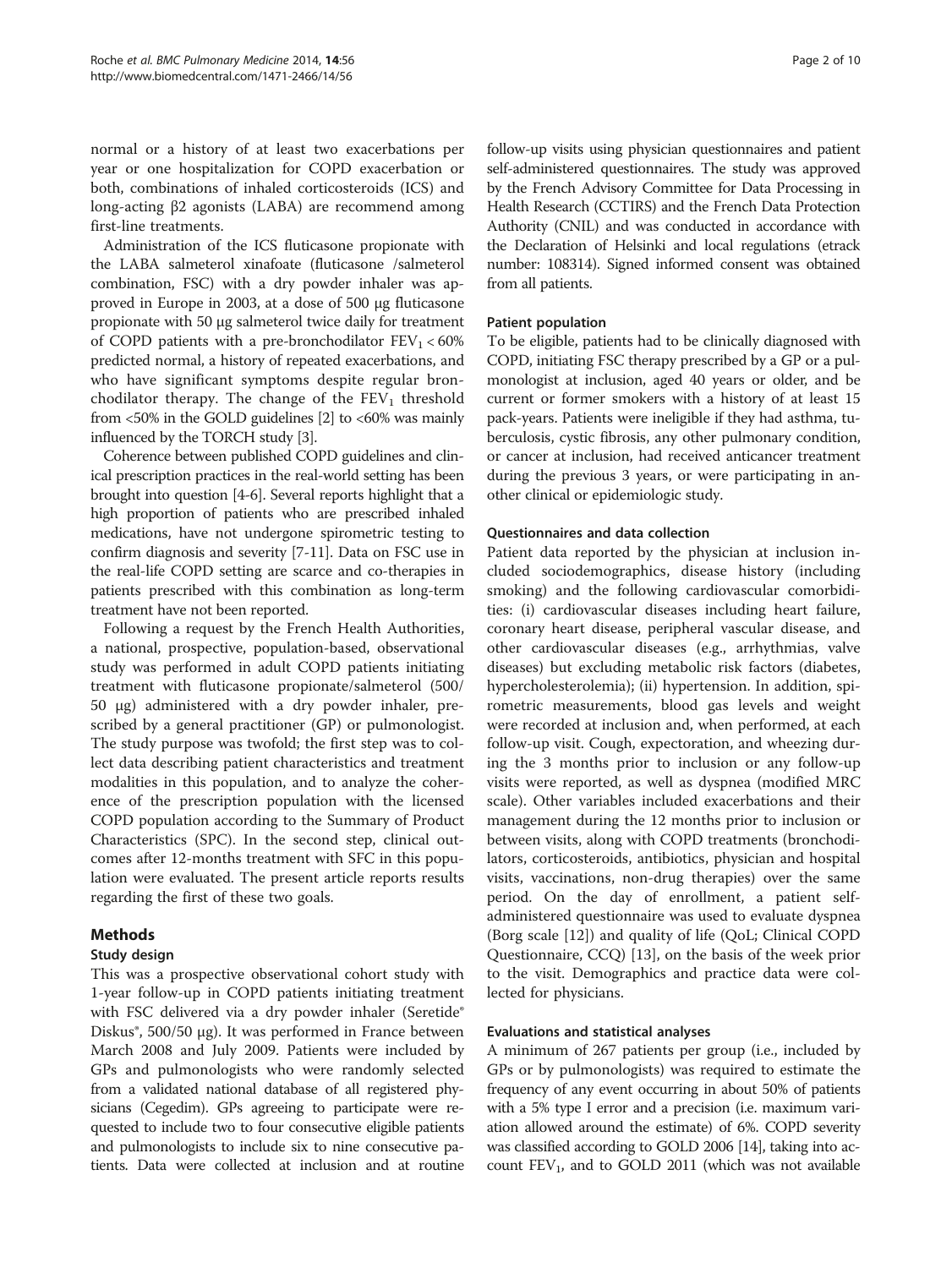<span id="page-2-0"></span>at the time the study was performed) [\[15\]](#page-8-0) taking into account  $FEV<sub>1</sub>$ , dyspnea MRC score, and history of exacerbations. Prescriptions were considered compliant with the SPC when the following three conditions were fulfilled at inclusion: 1)  $FEV_1 < 60\%$  predicted; 2) a history of repeated exacerbations (at least two over the last year, defined as an emergency department visit, hospitalization, or a course of oral corticosteroids or antibiotics for respiratory problems); 3) significant symptoms despite regular bronchodilator therapy alone (with a long-acting β2-mimetic or longacting anticholinergic agent).

Analyses were performed according to physician specialty using descriptive statistics. Data were further analyzed in terms of prior ICS intake versus ICS-naïve. A conservative approach was used such that missing data for  $FEV<sub>1</sub>$ , exacerbations and long-acting bronchodilators criteria were considered as non-fulfillment of the SPC criteria. A first sensitivity analysis was performed excluding patients without  $FEV<sub>1</sub>$  data given the high proportion of patients for whom this examination was not performed, and a second analysis excluded prior repeated exacerbations, given that this is a composite criterion and considered to be less reliable than other criteria.

Agreement between investigator-assessed and GOLD 2006 classifications was evaluated with a weighted Kappa test. Comparisons within GP or pulmonologist populations (ICS-naïve versus ICS-treated patients; including versus non-including physicians) were performed using

student's t-tests and variance analysis (after a Levene test for homogeneity of variance) for quantitative data. Normality was confirmed with histograms and Shapiro-Wilk tests. Satterthwaite's approximation or Kruskal-Wallis tests were used in cases of unequal variance. Nonparametric tests were applied in the absence of normal distribution. A Wilcoxon test was used for paired series.  $Chi<sup>2</sup>$  or Fisher exact tests were used to compare qualitative data. Significance comparisons of GP versus pulmonologist patient populations were not performed given that these populations were recruited in different settings during partially different time periods. A significance threshold of 0.05 was used and analyses were performed with SAS (v.9.1, SAS Institute, North Carolina USA).

## Results

Overall 6.3% of the GPs (419 of 6620) and 8.7% of pulmonologists (177 of 2030) who were contacted agreed to participate (Figure 1). Of them, 162 GPs and 88 pulmonologists included at least one patient, with GPs including a median of two patients while pulmonologists included a median of 4.5 patients. A comparison of demographic and practice characteristics of physicians including patients with those of the national population of physicians and also with physicians who agreed to participate but did not include patients are provided in Additional file [1](#page-8-0).

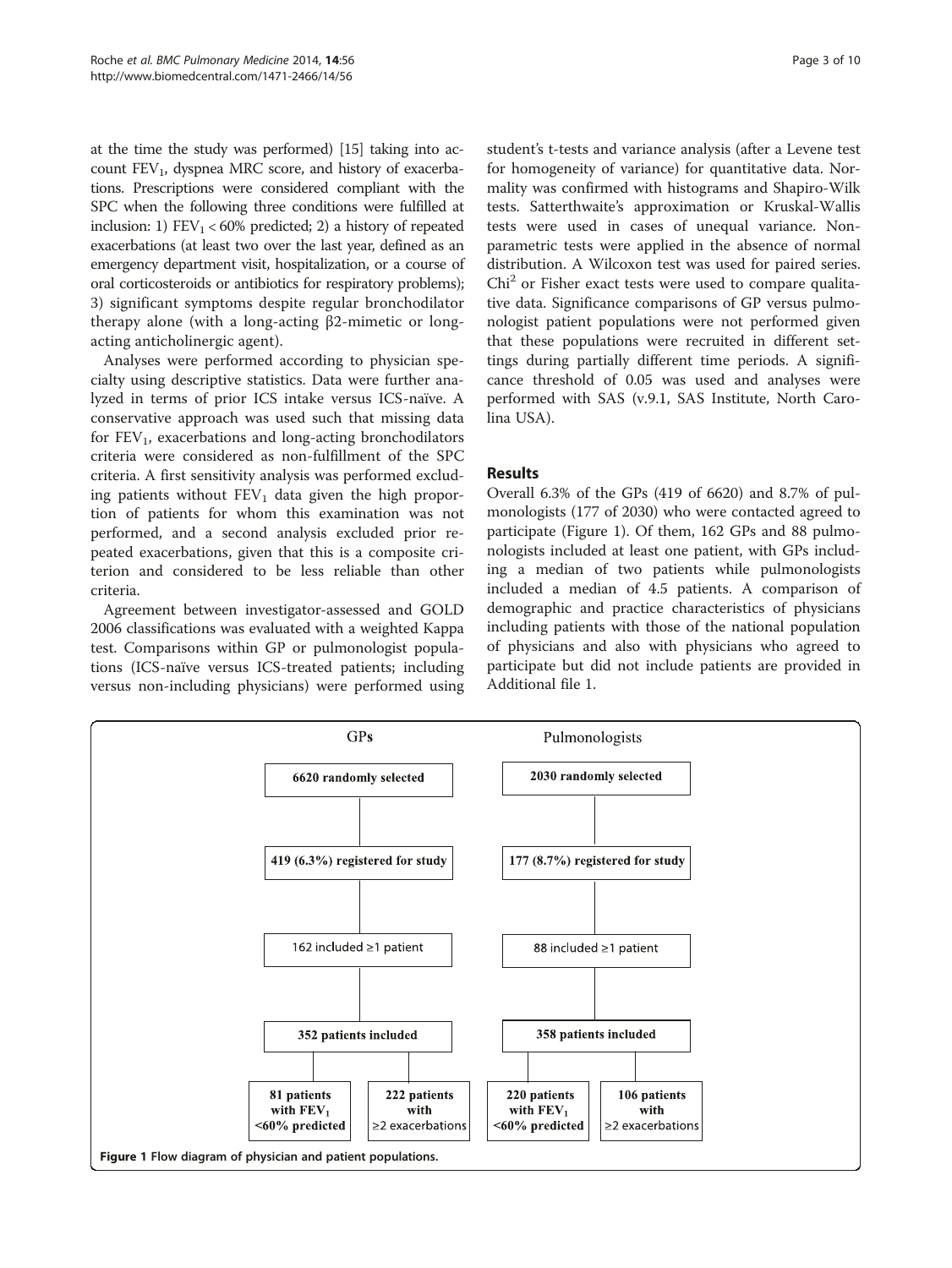#### Patient population

A total of 710 patients initiating an SFC prescription were included, 352 by GPs and 358 by pulmonologists (Figure [1](#page-2-0)). Sociodemographic and clinical characteristics are presented in Table [1.](#page-4-0) Mean patient age was over 60 years and more than half of the included patients were retired (61%) and overweight or obese (57%). Almost half the patients were current smokers and cardiovascular comorbidities were reported in approximately one-third of the population. Some differences in characteristics were apparent between the GP and pulmonologist populations, with the latter having a higher proportion of patients who were retired, male, had hypertension or coronary heart disease, while fewer pulmonologist patients were current smokers. See Additional file [2](#page-8-0) for a description of differences in patient characteristics between patients participating versus those who did not.

#### COPD profile and therapeutic management

At inclusion, the majority of patients had moderate to very severe COPD according to both the physician's judgment and the GOLD-defined severity of airflow obstruction [[14\]](#page-8-0) (Table [1](#page-4-0)). A higher proportion of patients had very severe disease according to the GOLD criteria versus investigator judgment, which was confirmed by Kappa evaluations showing that agreement between the physician and the GOLD evaluations was poor for GPs (Kappa = 0.25) and moderate for pulmonologists (Kappa = 0.52). According to GOLD 2006 classification, pulmonologists included a higher proportion of patients with severe to very severe disease relative to GPs.  $FEV<sub>1</sub>$  data were available in 335 patients included by pulmonologists (94%), but only 153 of the 352 patients included by GPs (43%, including 8 patients with an aberrant result considered missing in the analysis). Pulmonologist patients had a poorer mean  $FEV<sub>1</sub>%$  predicted and worse dyspnea than patients in the GP group. See Additional file [2](#page-8-0) for a description of differences in baseline characteristics in GP patients with  $FEV<sub>1</sub>$ available versus those without and for a comparison of investigator-assessed COPD severity versus GOLD 2006 in patients with  $FEV<sub>1</sub>$  data.

Chronic symptoms were common in both groups, with over 80% having chronic cough, and approximately twothirds of patients had both daily expectorations and cough (Table [1](#page-4-0)). QoL outcomes were mid-range and similar in the two groups, although symptom scores were poorer in the GP group. A history of repeated exacerbations was reported in 63% of GP patients and 30% of pulmonologist patients. Nonetheless, incidence of emergency department visits and hospitalizations was low overall with in most cases no more than one visit over 12 months, but were more common in the pulmonologist group than the GP group (Table [2](#page-6-0)). Patients in the GP group were more likely to be prescribed antibiotics and corticosteroids. Pneumococcal vaccinations had been administered in less than half the population and along with flu vaccines, were more common among GP patients than pulmonologist patients.

Prior COPD medication intake was reported in 76% of GP patients and 67% of pulmonologist patients. Coadministration of an ICS and a short-acting or longacting bronchodilator was the most common treatment, reported in approximately half these patients (144 GP, 54%; 115 pulmonologist, 48%). The use of short-acting and/or long-acting bronchodilators (mostly anticholinergics) without ICS was reported in 35% of GP patients and 48% of pulmonologist patients (Table [2\)](#page-6-0). Approximately one-third of both patient populations had received LABA with ICS.

Among the 710 patients included, a comparison of ICS-naïve patients versus those with prior ICS showed that for both GP and pulmonologist patients the ICSnaïve patient population was older  $(p < 0.01)$ , had more severe COPD (investigator-assessed;  $p \le 0.0004$ ), had been diagnosed with COPD for longer  $(p < 0.0001)$ , had worse dyspnea (MRC and Borg;  $p \le 0.03$ ) and total QoL scores (p < 0.01), were less likely to have been vaccinated  $(p < 0.001)$ , have visited a specialist  $(p < 0.001)$ , have received oral corticosteroid ( $p < 0.0001$ ) or antibiotics ( $p <$ 0.01). In addition, GP patients with prior ICS were less likely to be current smokers ( $p = 0.01$ ), more likely to have  $FEV_1$  data available (p < 0.0001, although there was no difference in  $FEV<sub>1</sub>$  values). Pulmonologist patients with prior ICS were more likely to be female  $(p < 0.01)$ , have lower percent predicated  $FEV_1$  (p < 0.01) and have consulted a GP ( $p < 0.01$ ). See Additional file [3](#page-8-0) for reasons for FSC prescription and further details of COPD therapies.

## Modalities of SFC prescription and compliance with recommendations

The most common Seretide® Diskus® dose prescribed was one inhalation of 500 μg fluticasone propionate/ 50 μg salmeterol twice daily (72% of GP-included patients, 83% of pulmonologist patients). A dose of two inhalations twice daily was prescribed in 23% of GP patients and 12% of pulmonologist patients.

FSC use in COPD patients in the real-life context is summarized in Table [3](#page-7-0) in terms of compliance with the SPC, and according to prior corticosteroid intake in all patients irrespective of whether  $FEV<sub>1</sub>$  data were available. Among patients having received prior ICS, compliance with at least one of the three marketing authorization conditions for prescription was reported in over 90% of patients for both GPs and pulmonologists, however compliance with all three decreased to 16% of GP patients and 26% of pulmonologist patients. In ICS-naïve patients, these proportions decreased to 73% (GP) and 80% (pulmonologist) of patients complying with at least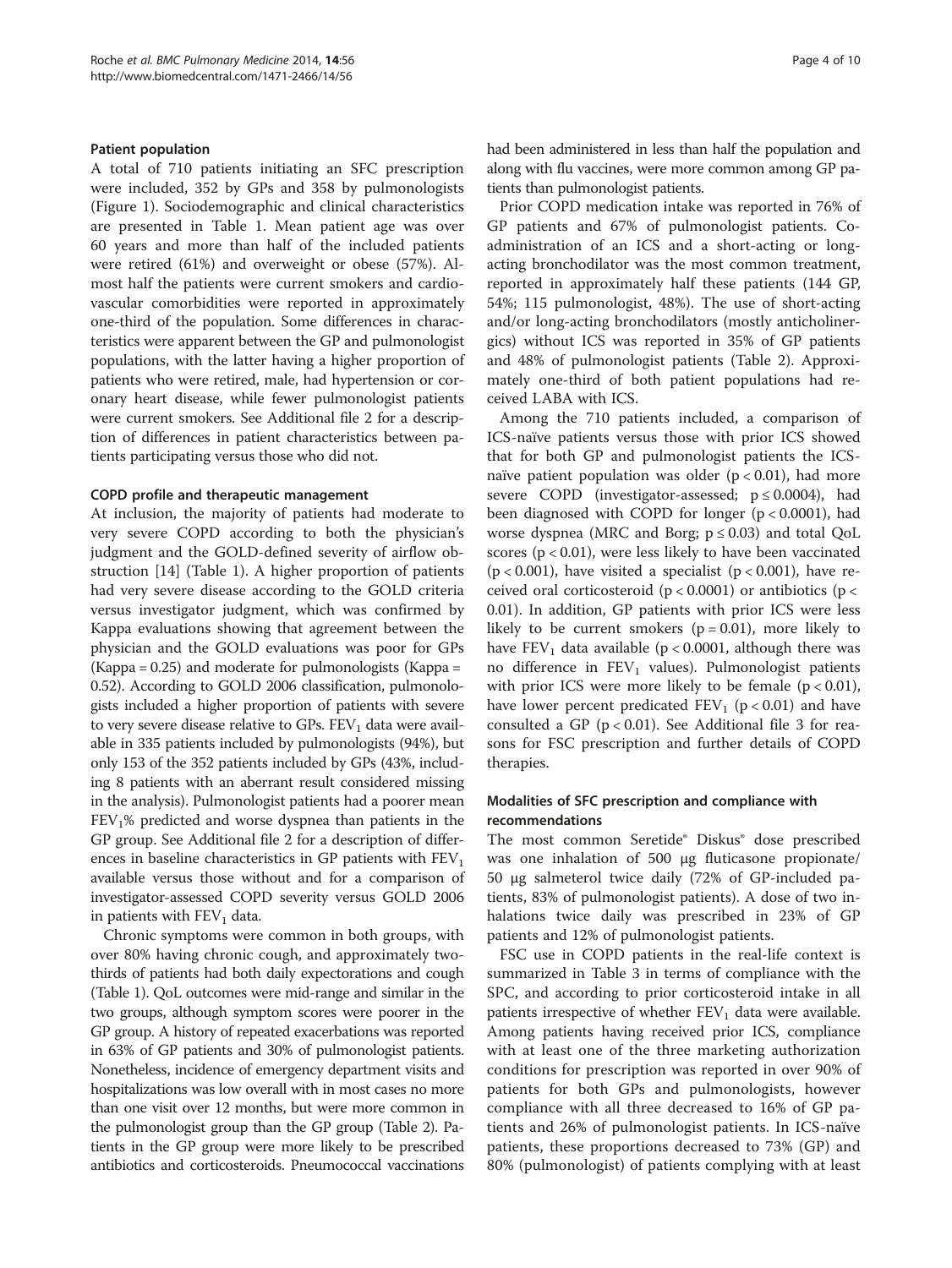## <span id="page-4-0"></span>Table 1 Main sociodemographic characteristics at inclusion and clinical profile of COPD patients prescribed with FSC

|                                               | GPs         | N patients<br>$(n = 352)$ | Pulmonologists | N patients<br>$(n = 358)$ |
|-----------------------------------------------|-------------|---------------------------|----------------|---------------------------|
| Age in years, mean (SD)                       | 61.6(11.4)  | 352                       | 65.3 (11.5)    | 358                       |
| Male, N (%)                                   | 227 (64.5%) | 352                       | 269 (75.1%)    | 358                       |
| Professional status, N (%)                    |             | 352                       |                | 357                       |
| Working                                       | 122 (34.7%) |                           | 57 (16.0%)     |                           |
| Retired                                       | 186 (52.8%) |                           | 246 (68.9%)    |                           |
| Other                                         | 44 (12.5%)  |                           | 54 (15.1%)     |                           |
| BMI (kg/m <sup>2</sup> ), N (%)               |             | 349                       |                | 358                       |
| Underweight (<18)                             | 10 (2.9%)   |                           | 25 (7.0%)      |                           |
| Normal (18-25)                                | 131 (37.5%) |                           | 138 (38.5%)    |                           |
| Overweight (25-30)                            | 133 (38.1%) |                           | 121 (33.8%)    |                           |
| Obese $(2 30)$                                | 75 (21.5%)  |                           | 74 (20.7%)     |                           |
| Current smoker, N (%)                         | 195 (55.4%) | 352                       | 127 (35.6%)    | 357                       |
| Pulmonary hypertension, N (%)                 | 12 (3.5%)   | 343                       | 32 (9.2%)      | 348                       |
| $\geq$ 1 cardiovascular comorbidity, N (%)    | 116 (33.0%) | 352                       | 138 (38.5%)    | 358                       |
| Heart failure                                 | 44 (12.5%)  |                           | 43 (12.0%)     |                           |
| Coronary heart disease                        | 35 (9.9%)   |                           | 62 (17.3%)     |                           |
| Peripheral artery disease                     | 48 (13.6%)  |                           | 45 (12.6%)     |                           |
| Other <sup>1</sup>                            | 35 (9.9%)   |                           | 55 (15.4%)     |                           |
| COPD severity (investigator), N (%)           |             | 352                       |                | 358                       |
| Mild                                          | 49 (13.9%)  |                           | 14 (3.9%)      |                           |
| Moderate                                      | 197 (56.0%) |                           | 151 (42.2%)    |                           |
| Severe                                        | 100 (28.4%) |                           | 152 (42.4%)    |                           |
| Very severe                                   | 6(1.7%)     |                           | 41 (11.5%)     |                           |
| COPD severity (GOLD 2006), N (%)              |             | 137                       |                | 323                       |
| Grade 1 (mild)                                | 31 (22.6%)  |                           | 16 (5.0%)      |                           |
| Grade 2 (moderate)                            | 62 (45.3%)  |                           | 183 (56.6%)    |                           |
| Grade 3 (severe)                              | 13 (9.5%)   |                           | 38 (11.8%)     |                           |
| Grade 4 (very severe)                         | 31 (22.6%)  |                           | 86 (26.6%)     |                           |
| COPD severity (GOLD 2011), N (%) <sup>2</sup> |             | 136                       |                | 319                       |
| Group A: Low risk, less symptoms              | 20 (14.7%)  |                           | 71 (22.3%)     |                           |
| Group B: Low risk, more symptoms              | 15 (11.0%)  |                           | 72 (22.6%)     |                           |
| Group C: High risk, less symptoms             | 45 (33.1%)  |                           | 52 (16.3%)     |                           |
| Group D: High risk, more symptoms             | 56 (41.2%)  |                           | 124 (38.9%)    |                           |
| Median time in years since diagnosis (range)  | $5.0(0-40)$ | 347                       | $4.0(0-30)$    | 352                       |
| FEV <sub>1</sub> , mean $(SD)^3$              |             |                           |                |                           |
| % predicted                                   | 60.5 (22.8) | 145                       | 53.6 (16.7)    | 334                       |
| Arterial blood gas (mmHg), mean (SD)          |             |                           |                |                           |
| PaO <sub>2</sub>                              | 72.4 (12.8) | 79                        | 70.0 (11.7)    | 221                       |
| PaCO <sub>2</sub>                             | 42.1(6.2)   | 66                        | 41.2(6.0)      | 218                       |
| Dyspnea (MRC grade), N (%)                    |             | 349                       |                | 353                       |
| 1 (strenuous exercise)                        | 58 (16.6%)  |                           | 24 (6.8%)      |                           |
| 2 (walking upstairs or uphill)                | 146 (41.8%) |                           | 114 (32.3%)    |                           |
| 3 (walking on the flat)                       | 96 (27.5%)  |                           | 103 (29.2%)    |                           |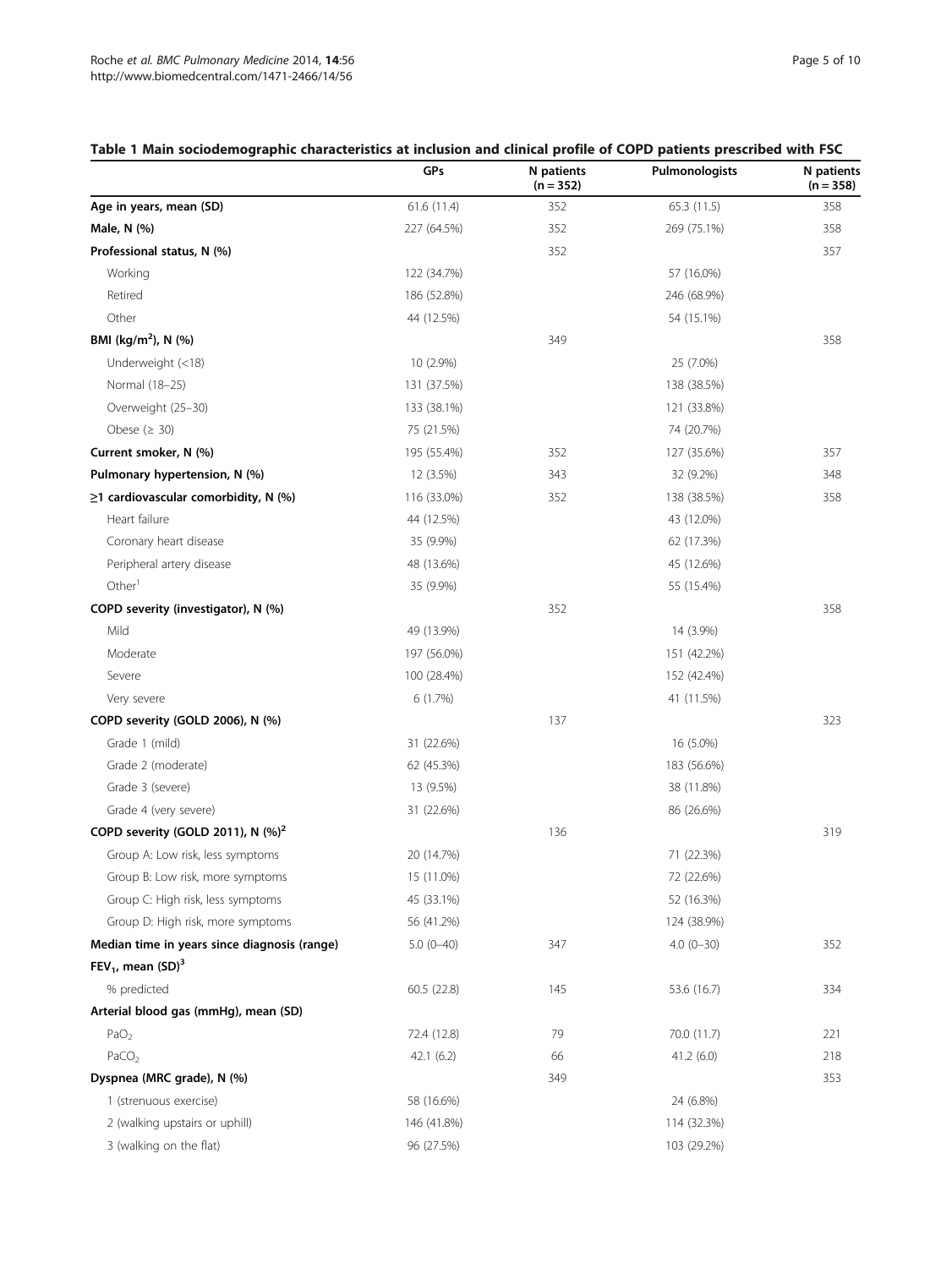| 4 (walking slowly)                                    | 35 (10.0%)  |     | 77 (21.8%)  |     |
|-------------------------------------------------------|-------------|-----|-------------|-----|
| 5 (daily activities)                                  | 14 (4.0%)   |     | 35 (9.9%)   |     |
| Chronic symptoms, N $(\%)^4$                          |             |     |             |     |
| Daily expectorations                                  | 261 (74.6%) | 350 | 232 (65.4%) | 355 |
| Daily cough                                           | 307 (87.7%) | 350 | 287 (81.1%) | 354 |
| Daily expectorations + cough                          | 245 (70.0%) | 350 | 224 (63.3%) | 354 |
| Quality of life (CCQ) score, median <sup>5</sup>      |             | 304 |             | 336 |
| Symptoms                                              | 3.3         |     | 2.8         |     |
| <b>Functional status</b>                              | 2.5         |     | 2.3         |     |
| Mental status                                         | 2.0         |     | 2.0         |     |
| Total                                                 | 2.7         |     | 2.4         |     |
| History of repeated exacerbations, N (%) <sup>6</sup> | 222 (63.1%) | 352 | 106 (29.6%) | 358 |
|                                                       |             |     |             |     |

Table 1 Main sociodemographic characteristics at inclusion and clinical profile of COPD patients prescribed with FSC (Continued)

<sup>1</sup> Excluding vascular (hypertension) and metabolic conditions (diabetes, hypercholesterolemia).

2 A: GOLD 1–2 and < 1 exacerbation/year, MRC < 2; B: GOLD 1–2 and < 1 exacerbation/year, MRC ≥ 2; C: GOLD 3–4 and/or ≥ 2 exacerbations/year, MRC < 2; D: GOLD 3–4 and/or  $\geq$  2 exacerbations/year, MRC  $\geq$  2 [\[15](#page-8-0)].

<sup>3</sup>An additional 8 GP patients had FEV<sub>1</sub> results which were aberrant and were excluded from the analysis; for one pulmonologist patient only FEV<sub>1</sub> (L) was available (%  $FEV<sub>1</sub>$  was missing).

During the 3 months prior to initiation.

5 During 7 days prior to initiation; score on a scale of 0 to 6 where 6 is the worst score.

 $^6$ During the 12 months prior to initiation; exacerbation was defined as at least two of the following separated by at least 7 days over the last year: an emergency department visit, hospitalization, or a course of oral corticosteroids or antibiotics for respiratory problems.

one condition, and less than 7% of patients complying with all three conditions. Compliance with the  $FEV<sub>1</sub>$  < 60% predicted normal criteria, was considerably lower in the GP group than the pulmonologist group. Conversely, patients included by pulmonologists were less likely to have fulfilled the requirement of repeated exacerbations.

## **Discussion**

Knowledge of real-life use of ICS/LABA combinations in the COPD setting allows for evaluation of the conformity of current prescription practices with the licensed COPD population. This can in turn be used to encourage appropriate changes in current practices to improve standards of patient care. Limited data on the use of FSC in the real-life setting have been published since the addition of COPD to the original marketing authorization for this combination based on three double-blind randomized placebo-controlled studies  $[16-18]$  $[16-18]$  $[16-18]$  $[16-18]$ .

From the data obtained in this observational study of a COPD population initiating treatment with FSC administered via a dry powder inhaler, the very low rates of strict compliance with the three SPC criteria for prescription, notably in ICS-naïve patients, clearly reveal that prescribing French physicians do not adequately respect the licensing conditions. Less than a quarter of the patients with prior ICS and less than 7% of ICS-naïve patients fulfilled all three conditions. Furthermore, a small proportion of patients did not fulfill any of the

conditions. When considering both two or three of the conditions, conformance improves slightly, but is still low, being reported in approximately two-thirds of patients with prior ICS, and one-third of ICS-naïve patients.

While conformance was higher for pulmonologists than GPs in terms of the number of conditions respected and for the  $FEV<sub>1</sub>$  and previous bronchodilator criteria, overall rates were low for both medical specialties. In the case of GPs, the discrepancy between the licensed and real-life COPD populations is due at least in part to the high rate of missing spirometry measurements, with  $FEV<sub>1</sub>$  data available for less than half of these patients. This is coherent with several studies worldwide reporting that only around a third to a half of patients undergo spirometry testing for newly diagnosed COPD or subsequently during follow-up [\[7](#page-8-0),[10](#page-8-0),[11](#page-8-0)[,19,20](#page-9-0)]. The large proportion of missing data for  $FEV<sub>1</sub>$  among GP patients limits the assessment of concordance between prescription practices and marketing authorizations and guidelines. The conservative approach used with missing data (i.e., absence of  $FEV_1$  considered nonrespect) may have artificially lowered the rate of conformance in the GP group. Supporting this, a sensitivity analysis including only patients for whom  $FEV<sub>1</sub>$  measures were available gave similar conformance rates between GPs and pulmonologists for this criterion (Additional file [4\)](#page-8-0). Of note, the profile of patients without  $FEV<sub>1</sub>$  measures showed them to be generally healthier than those with measures (younger, less severe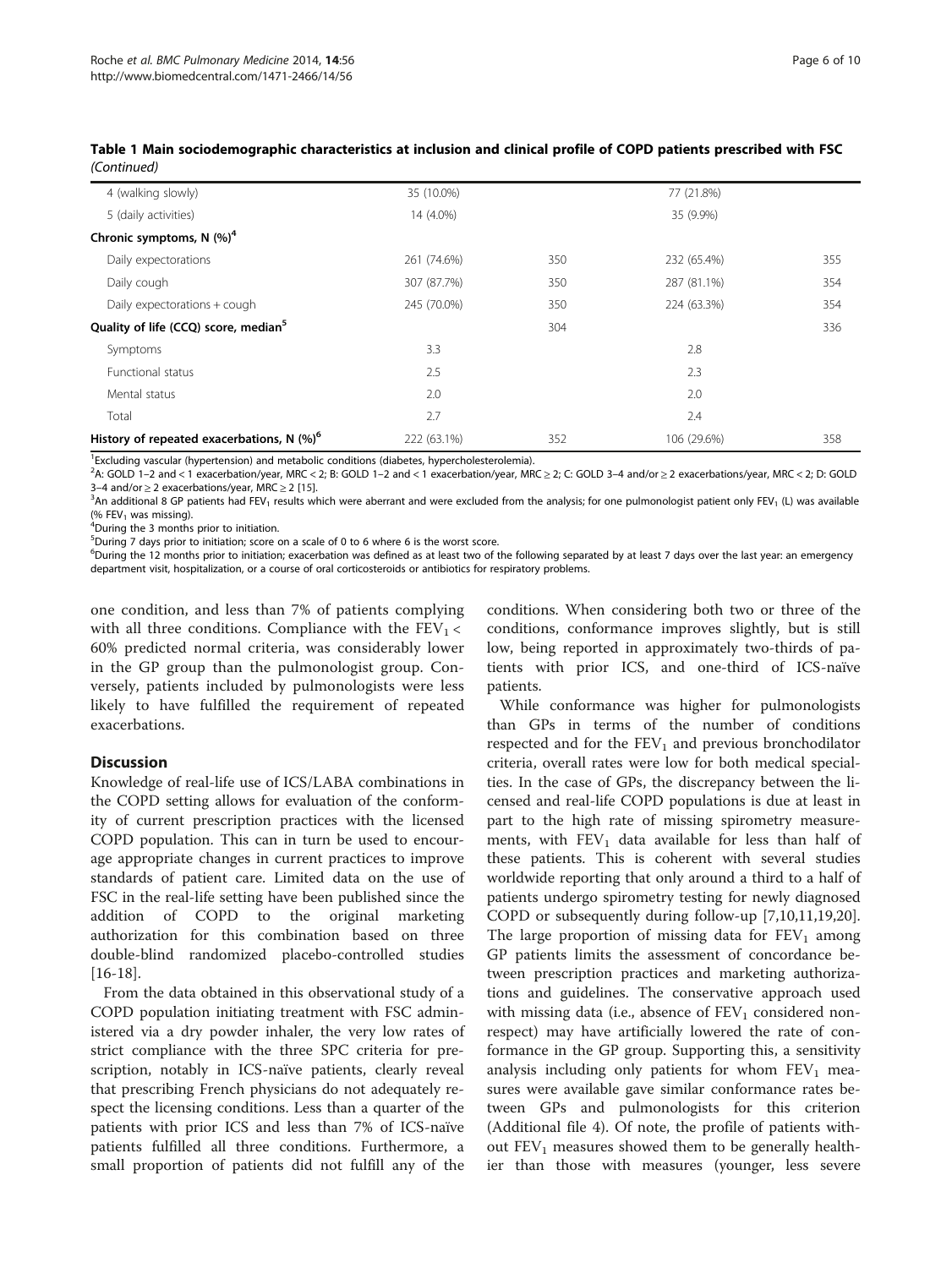<span id="page-6-0"></span>

| Table 2 Therapeutic management of COPD prior to initiating fluticasone/salmeterol |  |  |  |
|-----------------------------------------------------------------------------------|--|--|--|
|-----------------------------------------------------------------------------------|--|--|--|

|                                                               | GPs         | N patients ( $n = 352$ ) | Pulmonologists | N patients ( $n = 358$ ) |
|---------------------------------------------------------------|-------------|--------------------------|----------------|--------------------------|
| General care, N (%) <sup>1</sup>                              |             |                          |                |                          |
| Consultation with GP                                          | 320 (91.4%) | 350                      | 251 (73.6%)    | 341                      |
| Consultation with specialist                                  | 173 (49.6%) | 349                      | 215 (60.6%)    | 355                      |
| Emergency visits                                              | 31 (8.9%)   | 348                      | 53 (14.9%)     | 356                      |
| Hospitalizations                                              | 38 (10.9%)  | 350                      | 71 (19.8%)     | 358                      |
| Oral corticosteroids                                          | 220 (63.0%) | 349                      | 120 (33.7%)    | 356                      |
| Antibiotics                                                   | 289 (83.5%) | 346                      | 194 (54.6%)    | 355                      |
| Vaccination, N (%)                                            |             |                          |                |                          |
| Flu <sup>1</sup>                                              | 264 (75.4%) | 350                      | 214 (60.1%)    | 355                      |
| Pneumococcus (within 5 years)                                 | 168 (48.1%) | 349                      | 106 (30.1%)    | 352                      |
| Prior medication, N (%)                                       |             | $268^2$                  |                | $239^{2}$                |
| Short-acting bronchodilator                                   | 37 (13.8%)  |                          | 26 (10.9%)     |                          |
| Long-acting $\pm$ short-acting bronchodilator                 | 57 (21.3%)  |                          | 88 (36.9%)     |                          |
| ICS + long-acting bronchodilator                              | 87 (32.5%)  |                          | 92 (38.5%)     |                          |
| $ICS \pm short\text{-}acting$ bronchodilator                  | 57 (21.3%)  |                          | 23 (9.6%)      |                          |
| Other ICS combination                                         | 15 (5.6%)   |                          | 6(2.5%)        |                          |
| Other                                                         | 15 (5.6%)   |                          | $4(1.6\%)$     |                          |
| Concomitant medication, $N$ (%) <sup>3</sup>                  |             | 167 <sup>4</sup>         |                | $258^{4}$                |
| Long-acting anticholinergic $\pm$ short-acting bronchodilator | 53 (31.7%)  |                          | 173 (67.1%)    |                          |
| Short-acting bronchodilator                                   | 81 (48.5%)  |                          | 71 (27.5%)     |                          |
| Long-acting $\beta$ -2 adrenergic agonist                     | 18 (10.8%)  |                          | 11 (4.3%)      |                          |
| Other ICS                                                     | 15 (9.0%)   |                          | $3(1.2\%)$     |                          |

<sup>1</sup>During the 12 months prior to inclusion. <sup>2</sup>Missing data for 84 GP and 119 pulmonologist patients.

<sup>3</sup>At the time of FSC initiation.

<sup>4</sup>Missing data for 185 GP and 100 pulmonologist patients.

COPD and dyspnea, and better QoL; see Additional

file [2\)](#page-8-0). It could also be hypothesized that perceived QoL is a particularly important determinant of treatment decisions by GPs. Indeed, health-related QoL as measured by the CCQ was similar in pulmonologist and GP patients despite the latter patients having a lower dyspnea grade, less pronounced airflow obstruction and less frequent hospital visits. This illustrates that QoL measures, even when specifically designed for COPD patients, capture the impact of components other than those directly related to COPD. Interestingly, GP patients were younger and less likely to be retired than those treated by pulmonologists. Thus, it could be hypothesized that their perception of the disease's impact is enhanced by their activity requirements, although this possibility remains to be tested. It was also noted that although pulmonologist patients are likely to have more severe COPD, pulmonologists tend to be more restrictive in the use of antibiotics and corticosteroids in patients treated in the community, as recommended in the French COPD guidelines. In these guidelines, antibiotics are recommended only when sputum is purulent, and corticosteroids are to be prescribed only for patients with severe baseline airflow obstruction and/or lack of improvement following treatment with antibiotics, if required, and bronchodilators.

Another potential reason for discrepancy between the licensed and real-life COPD populations may lie with the possibility that exacerbations were underestimated in this study since they were only assessed from patient recall; interestingly, conformance with this criterion was particularly low among pulmonologists. A low level of overall conformity was maintained in a sensitivity analysis excluding this criterion. Difficulty evaluating prior exacerbations stems from multiple sources; not only is there an absence of consensus on the definition of COPD exacerbations [[21-23](#page-9-0)], but in addition, patients tend to under-report exacerbations [[24\]](#page-9-0), even those that have clinical significance [[25](#page-9-0)].

Differences in conformity were seen according to prior corticosteroid intake, with patients having prior ICS generally less likely to conform to prescription recommendations relative to ICS-naïve patients. This may have been influenced by the fact that prior ICS treatment may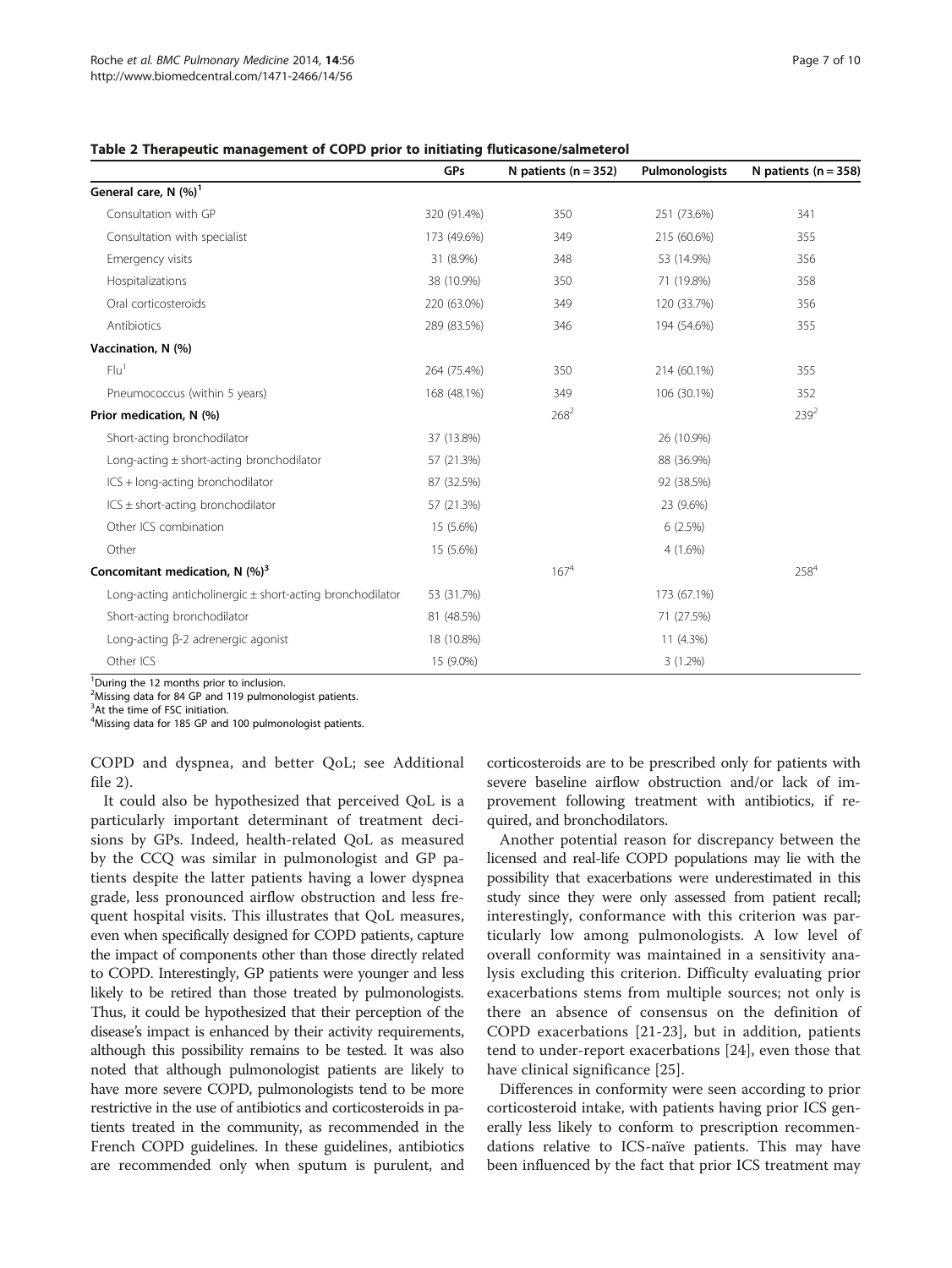|                                                         | Patients with prior ICS   |                               | ICS-naïve patients        |                               |
|---------------------------------------------------------|---------------------------|-------------------------------|---------------------------|-------------------------------|
|                                                         | <b>GPs</b><br>$(n = 159)$ | Pulmonologists<br>$(n = 120)$ | <b>GPs</b><br>$(n = 193)$ | Pulmonologists<br>$(n = 238)$ |
| Approved prescription condition respected, N (%)        |                           |                               |                           |                               |
| $FEV_1 < 60\%$ predicted <sup>1</sup>                   | 53 (33.3%)                | 76 (63.3%)                    | 28 (14.5%)                | 144 (60.5%)                   |
| History of repeated exacerbations                       | 109 (68.6%)               | 51 (42.5%)                    | 113 (58.5%)               | 55 (23.1%)                    |
| Continuous bronchodilator therapy                       | 101 (63.5%)               | 97 (80.8%)                    | 57 (29.5%)                | 89 (37.4%)                    |
| All conditions respected (regulatory approval criteria) | 25 (15.7%)                | 31 (25.8%)                    | $6(3.1\%)$                | 16 (6.7%)                     |
| Details of conditions respected, N (%)                  |                           |                               |                           |                               |
| None                                                    | 15 (9.4%)                 | $6(5.0\%)$                    | 53 (27.5%)                | 47 (19.7%)                    |
| $FEV1$ only                                             | $5(3.1\%)$                | $5(4.2\%)$                    | 9(4.7%)                   | 69 (29.0%)                    |
| Repeated exacerbations only                             | 27 (17.0%)                | 2(1.7%)                       | 66 (34.2%)                | 13 (5.5%)                     |
| Continuous bronchodilator only                          | 18 (11.3%)                | 28 (23.3%)                    | 13 (6.7%)                 | 28 (11.8%)                    |
| $FEV1$ and repeated exacerbations only                  | 11 (6.9%)                 | 10 (8.3%)                     | $8(4.1\%)$                | 20 (8.4%)                     |
| FEV <sub>1</sub> and bronchodilators only               | 12 (7.5%)                 | 30 (25.0%)                    | 5(2.6%)                   | 39 (16.4%)                    |
| Repeated exacerbations and bronchodilators only         | 46 (28.9%)                | 8(6.7%)                       | 33 (17.1%)                | 6(2.5%)                       |
| $FEV1$ and repeated exacerbations $+/-$ bronchodilators | 36 (22.6%)                | 41 (34.2%)                    | 14 (7.3%)                 | 36 (15.1%)                    |
| $FEV1$ or repeated exacerbations                        | 126 (79.2%)               | 86 (71.7%)                    | 127 (65.8%)               | 163 (68.5%)                   |
| N conditions respected, N (%)                           |                           |                               |                           |                               |
| At least one                                            | 144 (90.6%)               | 114 (95.0%)                   | 140 (72.5%)               | 191 (80.3%)                   |
| At least two                                            | 94 (59.1%)                | 79 (65.8%)                    | 52 (26.9%)                | 81 (34.0%)                    |

#### <span id="page-7-0"></span>Table 3 Compliance of practice patterns with FSC marketing conditions for prescription according to prior ICS intake, irrespective of  $FEV<sub>1</sub>$  availability

 $1$ Missing FEV<sub>1</sub> data were considered non-respect of condition.

have modified their clinical profile [[26\]](#page-9-0). It may also be explained by the fact that this population was older, had more severe and longer duration COPD, with a higher incidence of oral corticosteroid and antibiotic intake.

Poor physician compliance with licensed conditions may also reflect a level of difficulty in applying recommendations and guidelines in the face of lack of clarity or simplicity, or in the context of individualized patient care. As reported by Corrado et al., recommendations can be considered inappropriate if other factors such as pulmonary hyperinflation, exercise capacity and tolerance, or comorbidities are not taken into account [\[27](#page-9-0)]. This may also explain the relatively high rates of incorrect dose prescription. Dialogue with physicians, along with improved awareness and education are needed in order to address these issues.

Analysis of populations and SPC conformance according to the GOLD 2011 classification reveals some differences compared to GOLD 2006 classification. Very severe airflow obstruction (GOLD grade 4) was reported in approximately one-quarter of the population while 40% belonged to the D GOLD 2011 category. In nearly a quarter of cases, GPs prescribed FSC to patients with GOLD 2006-defined mild COPD. This may be due to the fact that they (along with pulmonologists) tended to underestimate COPD severity relative to both 2006 and 2011 GOLD classifications (notably for most severe disease). Comparing the GOLD 2006 and 2011 classifications also shows that according to the latter, GPs were more likely than pulmonologists to see patients with more severe COPD (74% versus 55%, respectively), which was not the case with the 2006 guidelines (32% versus 38%, respectively). Furthermore, according to the GOLD 2011 classification, more patients have more severe disease, suggesting a higher rate of conformity with the SPC licensing conditions, and also that the guidelines may be evolving to adapt to the real-life situation.

Another potential study limitation concerns the representativeness of participating physicians. The low rate of physicians selected randomly from the national population who agreed to participate in the study  $\left($  <10%) suggests a general reluctance to participate and consequently a potential selection bias. Nonetheless, participating physicians were broadly representative of national figures for their respective specialties in terms of age, gender and practice settings [[28](#page-9-0)], although male physicians were overrepresented relative to national figures. It could be hypothesized that participating physicians were more likely to be interested in the field of COPD and prescribe treatments more adequately than less interested physicians. As a consequence, the already very high rate of nonconcordance between prescriptions and guidelines could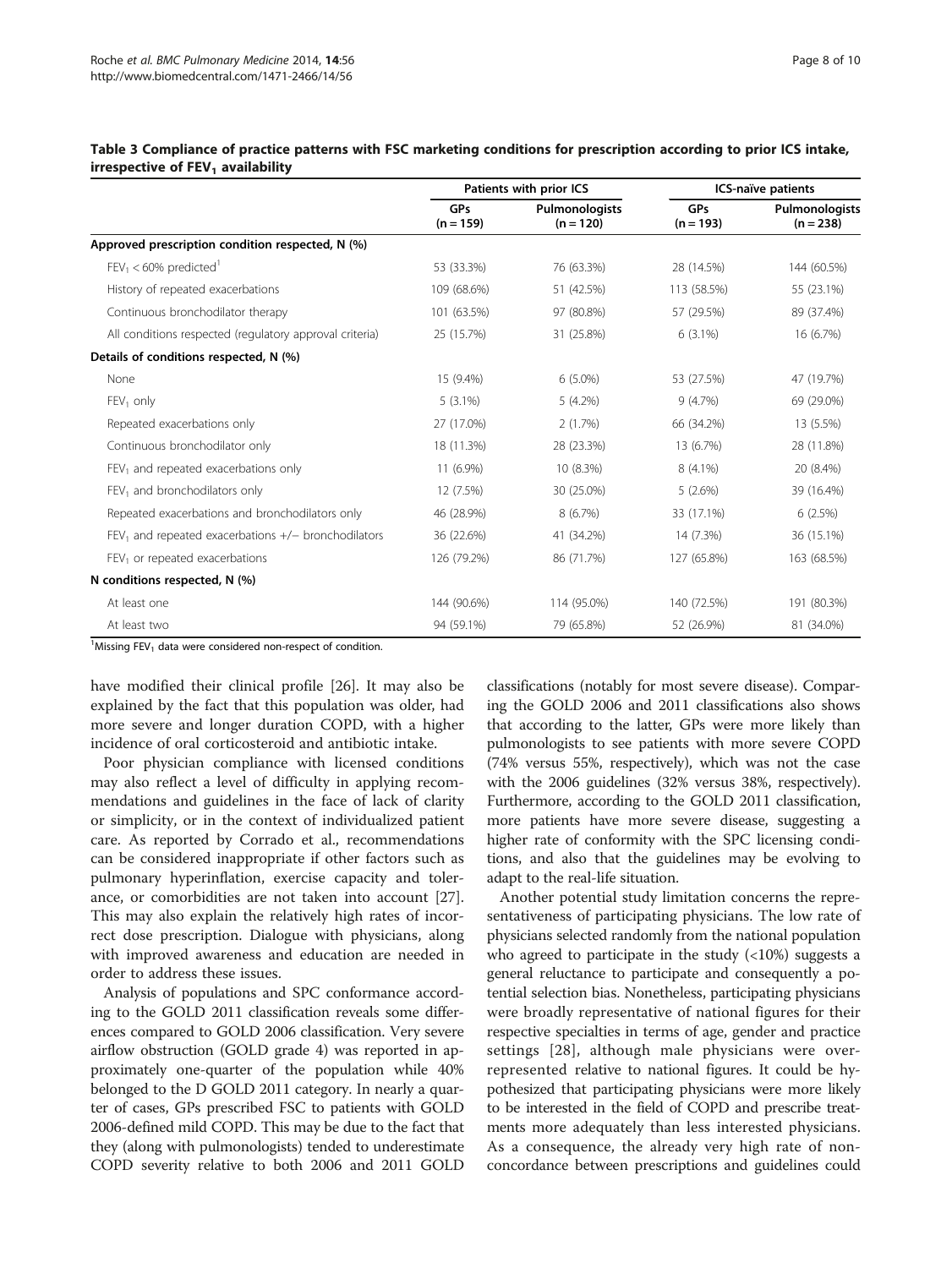<span id="page-8-0"></span>be under-estimated. However, we have no means of testing this pessimistic hypothesis.

#### Conclusions

The COPD population prescribed with FSC by both GPs and pulmonologists conforms poorly with the licensed population with less than a quarter of ICS-treated patients and 7% of ICS-naïve patients fulfilling all three marketing conditions. Prescribing clinicians need further education on the importance of following the SPC recommendations, including  $FEV<sub>1</sub>$  evaluation, to ensure FSC is used only in COPD patients who are likely to benefit from it. Understanding the reasons behind clinicians' decisions to prescribe FSC to non-conforming patients may help to resolve this issue.

## Additional files

[Additional file 1:](http://www.biomedcentral.com/content/supplementary/1471-2466-14-56-S1.docx) Physician demographics and practice characteristics.

[Additional file 2:](http://www.biomedcentral.com/content/supplementary/1471-2466-14-56-S2.docx) Comparison of patient characteristics between various groups.

[Additional file 3:](http://www.biomedcentral.com/content/supplementary/1471-2466-14-56-S3.docx) COPD therapeutic management.

[Additional file 4:](http://www.biomedcentral.com/content/supplementary/1471-2466-14-56-S4.docx) Compliance in patients with available  $FEV<sub>1</sub>$  data.

#### Abbreviations

CAT: COPD Assessment Test; CCQ: Clinical COPD questionnaire; COPD: Chronic obstructive pulmonary disease: FEV<sub>1</sub>: Forced expiratory volume in 1 sec; FSC: Fluticasone/salmeterol combination; GOLD: Global initiative for chronic obstructive lung disease; GP: General practitioner; ICS: Inhaled corticosteroids; LABA: Long-acting β2 agonists; mMRC: Modified Medical Research Council; QoL: Quality of life; SD: Standard deviation; SPC: Summary of Product Characteristics.

#### Competing interests

Nicolas Roche has received over the past 5 years (i) fees for speaking, organising education, or consulting from Aerocrine, Almirall, Altana Pharma-Nycomed-Takeda, AstraZeneca, Boehringer Ingelheim, Chiesi, GlaxoSmithKline, MEDA, MSD-Chibret, Mundipharma, Novartis, Pfizer, Teva; (ii) research grants from Novartis, Nycomed, Boehringer Ingelheim and Pfizer.

Eric Van Ganse has received fees for: Consultancy from Danone, ALK-ABELLO, Chiesi; Expert testimony from UBS, IMS; Grants: IMS, CNAM, MSD, GSK; Travel/ accommodations related to a consultancy from Boehringer-Ingelheim. Philippe Serrier has received fees for speaking, consulting and attending conferences from Novartis, GSK, Pfizer, Boehringer Ingelheim, Astra Zeneca, Mundipharma, Vivisol, and Chiesi.

Bruno Housset has received fees from Aerocrine, Astra Zeneca, Boehringer Ingelheim, Chiesi, GlaxoSmithKline, Novartis, Nycomed, and Pfizer for performing continuing medical education talks and consulting work. Déborah Poirier, Nathalie Texier and Stéphane Schück were funded by GSK to perform study analyses.

Céline Pribil and Isabelle Boucot are employees of GSK.

#### Authors' contributions

All authors approved the original study protocol, data collection and analysis plans, and the study report, as well a revising the manuscript, and have approved the submitted version. In addition, NR participated in drafting the manuscript, and NT, DP, SS performed data management and statistical analyses.

#### Acknowledgements

We thank Virginie Rondeau (ISPED, INSERM, Bordeaux, France) for expert analysis of longitudinal data and Sarah MacKenzie (Medi.Axe, France) for medical writing services funded by GSK.

#### Author details

<sup>1</sup>Respiratory and Intensive Care Medicine, Cochin Hospital Group, AP-HP, University Paris Descartes, HIA du Val de Grâce 4e C, Paris, France. <sup>2</sup>Department of Pharmacoepidemiology and Medico-Economic Modelling, GlaxoSmithKline, Marly Le Roi, France. <sup>3</sup>Department of Pharmacoepidemiology, CHU-Lyon, Lyon, France. <sup>4</sup>Private Medical Practice, Paris, France. <sup>5</sup>Department of Pulmonology CHI Creteil Hospital, Créteil, France. <sup>6</sup>Kappa Santé, Paris, France<br><sup>7</sup>Bespiratory and Immuno-Inflammation Department, GlaxoSmi <sup>7</sup> Respiratory and Immuno-Inflammation Department, GlaxoSmithKline, Marly Le Roi, France.

#### Received: 31 October 2013 Accepted: 24 March 2014 Published: 2 April 2014

#### References

- 1. Murray CJ, Lopez AD: Alternative projections of mortality and disability by cause 1990–2020: Global Burden of Disease Study. Lancet 1997, 349:1498–1504.
- 2. GOLD: Global Initiative for Chronic Obstructive Lung Disease. Global strategy for the diagnosis, management, and prevention of chronic obstructive pulmonary disease; 2014. Available from [http://www.goldcopd.org/guidelines-global](http://www.goldcopd.org/guidelines-global-strategy-for-diagnosis-management.html)[strategy-for-diagnosis-management.html.](http://www.goldcopd.org/guidelines-global-strategy-for-diagnosis-management.html) (Accessed April 2014).
- 3. Jenkins CR, Jones PW, Calverley PM, Celli B, Anderson JA, Ferguson GT, Yates JC, Willits LR, Vestbo J: Efficacy of salmeterol/fluticasone propionate by GOLD stage of chronic obstructive pulmonary disease: analysis from the randomised, placebo-controlled TORCH study. Respir Res 2009, 10:59. doi:10.1186/1465-9921-10-59.
- 4. Fitch K, Iwasaki K, Pyenson B, Plauschinat C, Zhang J: Variation in adherence with Global Initiative for Chronic Obstructive Lung Disease (GOLD) drug therapy guidelines: a retrospective actuarial claims data analysis. Curr Med Res Opin 2011, 27:1425–1429.
- 5. Incalzi RA, Corsonello A, Pedone C, Masotti G, Bellia V, Grassi V, Rengo F: From Global Initiative for Chronic Obstructive Lung Disease (GOLD) guidelines to current clinical practice: an overview of the pharmacological therapy of stable chronic obstructive pulmonary disorder. Drugs Aging 2006, 23:411–420.
- 6. Roche N, Lepage T, Bourcereau J, Terrioux P: Guidelines versus clinical practice in the treatment of chronic obstructive pulmonary disease. Eur Respir J 2001, 18:903–908.
- 7. Han MK, Kim MG, Mardon R, Renner P, Sullivan S, Diette GB, Martinez FJ: Spirometry utilization for COPD: how do we measure up? Chest 2007, 132:403–409.
- 8. Olsen S, Jarbøl DE, Kofoed M, Abildskov K, Pedersen ML: Prevalence and management of patients using medication targeting obstructive lung disease: a cross-sectional study in primary healthcare in Greenland. Int J Circumpolar Health 2013, 72. doi:10.3402/ijch.v72i0.20108.
- 9. Chavez PC, Shokar NK: Diagnosis and management of chronic obstructive pulmonary disease (COPD) in a primary care clinic. COPD 2009, 6:446–451.
- 10. Arne M, Lisspers K, Ställberg B, Boman G, Hedenström H, Janson C, Emtner M: How often is diagnosis of COPD confirmed with spirometry? Respir Med 2010, 104:550–556.
- 11. Koefoed MM, de Pont Christensen R, Søndergaard J, Jarbøl DE: Lack of spirometry use in Danish patients initiating medication targeting obstructive lung disease. Respir Med 2012, 106:1743–1748.
- 12. Borg G: Perceived exertion as an indicator of somatic stress. Scand J Rehabil Med 1970, 2:92–98.
- 13. Van der Molen T, Willemse BW, Schokker S, ten Hacken NH, Postma DS, Juniper EF: Development, validity and responsiveness of the Clinical COPD Questionnaire. Health Qual Life Outcomes 2003, 1:13.
- 14. GOLD: Global Initiative for Chronic Obstructive Lung Disease. Global strategy for the diagnosis, management, and prevention of chronic obstructive pulmonary disease; 2006. [http://www.goldcopd.org/Guidelines/guidelines](http://www.goldcopd.org/Guidelines/guidelines-global-strategy-for-diagnosis-management-2006.html)[global-strategy-for-diagnosis-management-2006.html.](http://www.goldcopd.org/Guidelines/guidelines-global-strategy-for-diagnosis-management-2006.html) (Accessed April 2014).
- 15. GOLD: Global Initiative for Chronic Obstructive Lung Disease. Global strategy for the diagnosis, management, and prevention of chronic obstructive pulmonary disease; 2010. [http://www.goldcopd.org/Guidelines/guideline-](http://www.goldcopd.org/Guidelines/guideline-2010-gold-report.html)[2010-gold-report.html](http://www.goldcopd.org/Guidelines/guideline-2010-gold-report.html). (Accessed April 2014).
- 16. Calverley P, Pauwels R, Vestbo J, Jones P, Pride N, Gulsvik A, Anderson J, Maden C: TRial of Inhaled STeroids ANd long-acting beta2 agonists study group: Combined salmeterol and fluticasone in the treatment of chronic obstructive pulmonary disease: a randomised controlled trial. Lancet 2003, 361:449–456.